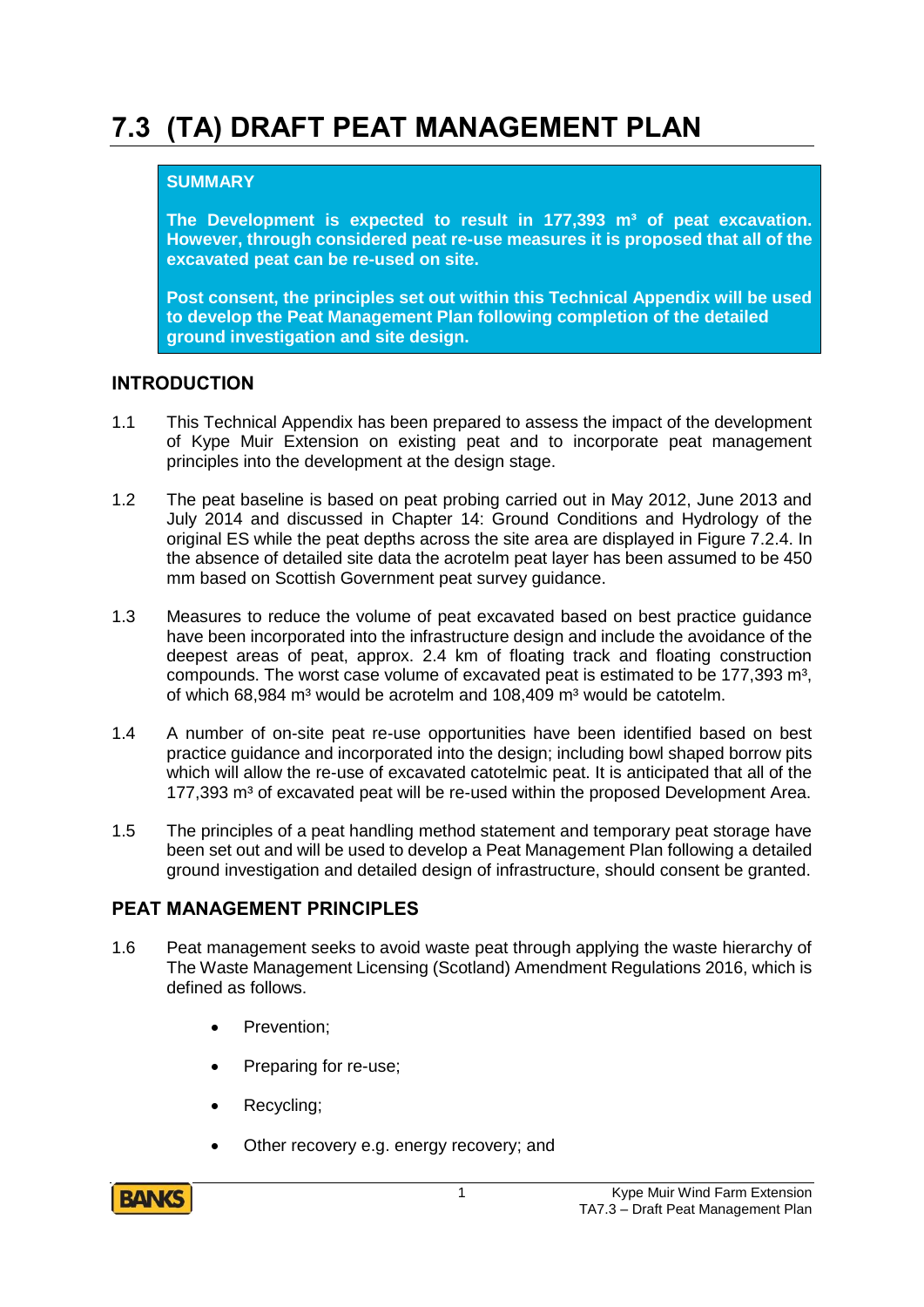- Disposal.
- 1.7 Prevention methods have been incorporated into the site design and include the avoidance of the areas of deeper peat and inclusion of floating infrastructure. A number of on-site re-use opportunities have been identified based on best practice guidance. Prevention and re-use measures are detailed later in this document.

## **PEAT BASELINE**

#### **Peat Survey**

1.8 Preliminary peat depth probing was undertaken in May 2013, June 2013 and July 2014. The results are discussed in Chapter 14: Ground Conditions and Hydrology of the original ES.

#### **Acrotelmic and Catotelmic Layers**

- 1.9 Scottish Government (2014) 'Peat Survey Guidance' states the acrotelm layer, the surface layer of a peatland within which all living vegetation exists, is usually less than 300 millimetres (mm) thick but may be up to 500 mm. Therefore, in the absence of detailed peat characteristics within the Development site it has been assumed the acrotelm layer is 450 mm thick. The depth of the underlying catotelm layer is assumed to be the remaining section of the measured peat depth.
- 1.10 It should be noted that the Scottish Government updated their peat survey guidance in 2017, however, as agreed by SEPA in their Scoping Response (PCS/156786) in February 2018, the methodology used for assessing ground conditions and hydrology, as well as the baseline data used as part of the assessment, will be as per the original ES.

# **PEAT EXCAVATION**

1.11 The first principal of peat management is to prevent the loss of peat habitat wherever possible. This section sets out the measures used to minimise loss of peat habitat and the expected peat excavation volumes.

#### **Avoidance of Deeper Areas of Peat**

1.12 Peat is fairly widespread across this site with depths in the flatter areas to the northern central and north eastern areas of the site ranging from 1.5m to 5m, including isolated area with depths greater than 5m. In order to minimise the volume of peat being excavated on site, areas of deeper peat have been avoided, the majority of site infrastructure has been located in areas of peat with depths less than 2m and no infrastructure is located in areas with peat depths greater than 3m.

#### **Floating Access Tracks**

- 1.13 Floating access track has been specified where peat is greater than 1m deep, except for sections of track that are in close proximity to excavated infrastructure. This approach has resulted in floating track specified for approximately 2.4 km (27%) of the 9 km total new track length to avoid peat excavation.
- 1.14 The floating access tracks will be designed in accordance with best practice guidance; Scottish Natural Heritage and Forestry Commission Scotland (2010) 'Floating Roads on Peat', herein referred to as SNH & FCS (2010).

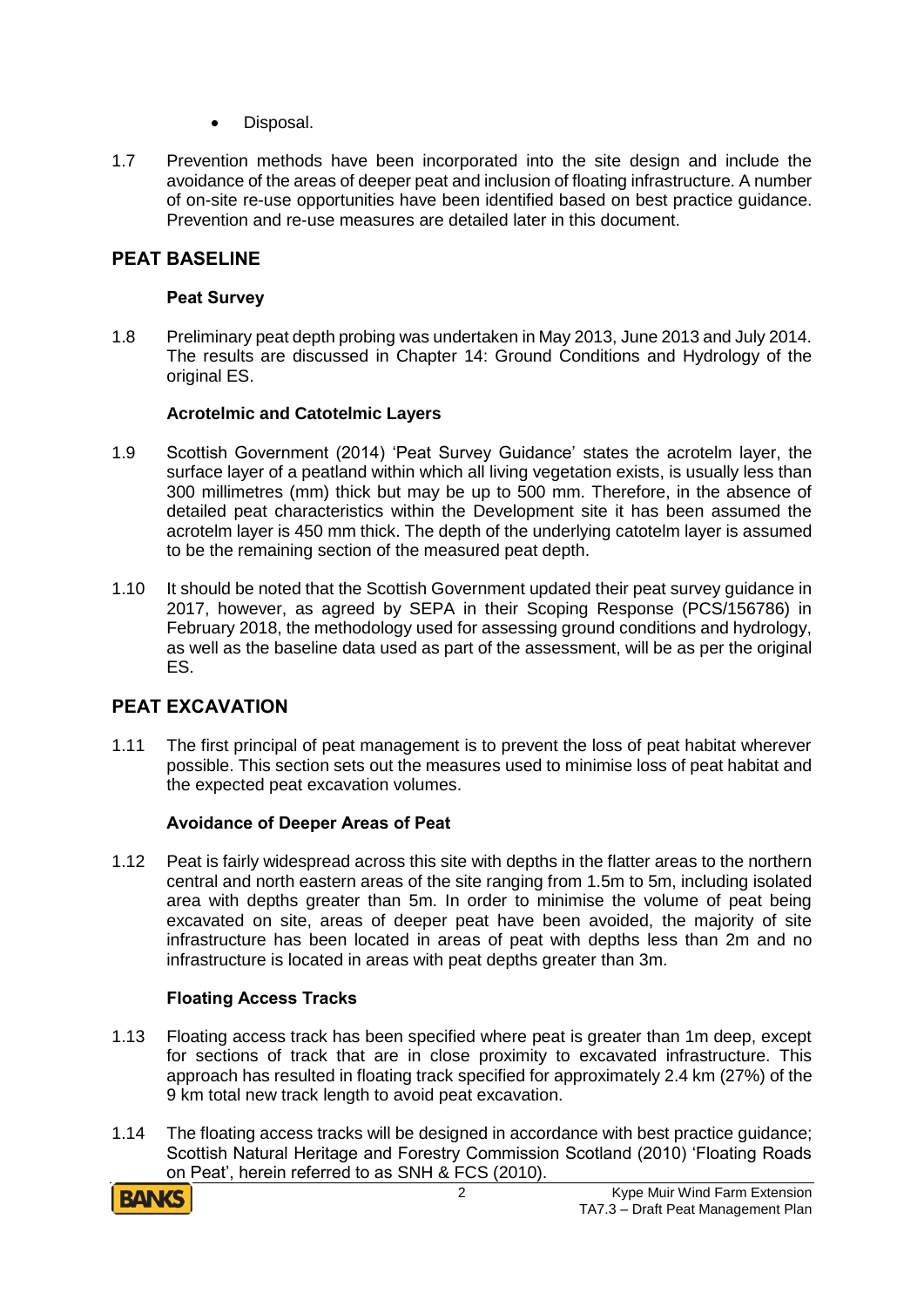## **Floating Construction Compounds**

1.15 It is proposed that the construction compounds be constructed following a similar methodology as that used to construct the floating access tracks.

### **Peat Excavation Estimated Volumes**

- 1.16 Table 7.3.1 details the construction activities that would generate peat excavation and the approximate associated volumes. The peat depths are those shown on Figure 7.2.5. As Borrow Pit 3 is a disused quarry it is assumed that any peat existing here has already been excavated, therefore the total peat excavation volume has been reduced by 12,963m<sup>3</sup>. It should be noted that these volumes form a worst case estimate and include a 5% contingency for battered excavations.
- 1.17 These volumes are considered a worst case as a worst case infrastructure layout has been assumed, i.e. all foundations and crane pads can accommodate the 220 m tip height turbines. However, only four of the fifteen turbines are expected to be this size and the infrastructure for the smaller turbines will require smaller areas resulting in less peat being excavated.

| <b>Infrastructure</b><br><b>Type</b> | Average<br><b>Peat Depth</b><br>(m) | <b>Total Surface</b><br>Area $(m^2)$ | <b>Total Peat</b><br><b>Excavation</b><br>Volume (m <sup>3</sup> ) | <b>Estimated</b><br><b>Acrotelm</b><br><b>Excavation</b><br>Volume (m <sup>3</sup> ) | <b>Estimated</b><br><b>Catotelm</b><br><b>Excavation</b><br>Volume (m <sup>3</sup> ) |
|--------------------------------------|-------------------------------------|--------------------------------------|--------------------------------------------------------------------|--------------------------------------------------------------------------------------|--------------------------------------------------------------------------------------|
| Excavated<br>Track                   | 1.12                                | 50,102                               | 56,209                                                             | 22,546                                                                               | 33,663                                                                               |
| <b>Borrow Pit</b>                    | 0.84                                | 42,426                               | 35,752                                                             | 19,011                                                                               | 16,741                                                                               |
| Control<br><b>Building</b>           | 1.87                                | 4,151                                | 7,767                                                              | 1,868                                                                                | 5,899                                                                                |
| Crane Pad and<br>Laydown Area        | 1.40                                | 41,545                               | 58,242                                                             | 18,695                                                                               | 39,547                                                                               |
| Turbine<br>Foundation                | 1.38                                | 7,954                                | 10,976                                                             | 3,579                                                                                | 7,397                                                                                |
|                                      |                                     | <b>Total</b>                         | 168,946                                                            | 65,699                                                                               | 103,247                                                                              |
|                                      | Inc. 5% Contingency                 |                                      | 177,393                                                            | 68,984                                                                               | 108,409                                                                              |

#### **Table 7.3.1 Peat Excavation Volumes**

1.18 It is estimated that a total of 177.393  $\text{m}^3$  of peat will be excavated, of which 68,984  $\text{m}^3$ will be acrotelm and  $108,409$  m<sup>3</sup> will be catotelm.

# **PEAT RE-USE**

1.19 Measures to re-use peat have followed best practice guidance SR & SEPA (2012), SNH & FCS (2010), Scottish Government (2014) and Scottish Environment Protection Agency (2010) 'Developments on Peat and Off-Site Uses of Waste Peat', herein referred to as SEPA (2017).

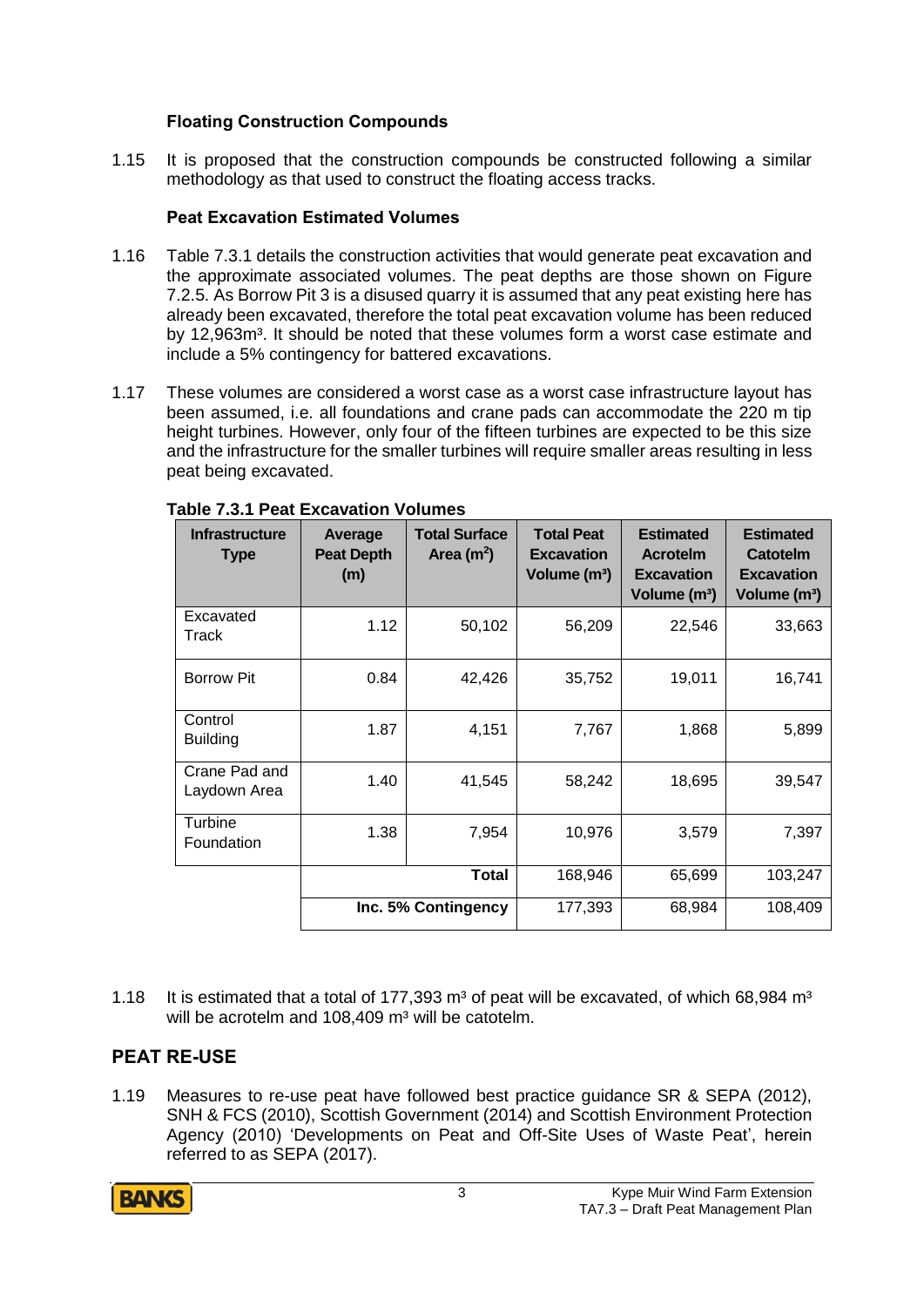#### **Access Track and Crane Pad Verges**

- 1.20 Acrotelmic peat placed on verges would not exceed 4 m wide and 0.8 m deep along tracks and surrounding crane pads and shall be in accordance with Scottish Renewables and SEPA (2012) Guidance on the Assessment of Peat Volumes, Re-use of Excavated Peat and Minimisation of Waste. Where cables are located adjacent to access tracks, peat may be spread further to ensure sufficient cover is achieved.
- 1.21 Where floating tracks are constructed peat could be used to help tie the roads into the surrounding environment.

#### **Above Turbine Foundations**

1.22 Approximately 1.1 m of acrotelmic peat would be placed above foundations.

#### **Re-use of Peat at Transitions**

1.23 Acrotelmic peat would be used at the transitions between floating and excavated tracks to permit a gradual change in the stiffness of the road construction in accordance with best practice guidance SNH & FCS (2010). Refer to SNH & FCS (2010) for further details on the construction.

#### **Borrow Pit Restoration**

- 1.24 The borrow pits have been located in weakly permeable bedrock and designed with a bowl shape to be excavated below groundwater level so that water would pond within the excavation. This would allow approximately 1.60 m minimum of catotelm to be placed within the borrow pit base without drying out. Acrotelmic material would be used to cover the surface of the borrow pit at depths of 0.40 m minimum.
- 1.25 The resulting overall peat depth at each borrow pit location may be greater than the depth of peat adjacent to the borrow pit. However, the borrow pits will likely be excavated to a depth greater than 2 m and therefore the reinstated peat isn't likely to interact significantly with the surrounding peat and will instead be groundwater fed due to the bowl shape design.
- 1.26 It is recommended that the following principles based on best practice guidance including SR & SEPA (2012), SNH & FCS (2010), SEPA (2017) and Scottish Government (2014) are adopted in the final method statements for borrow pit restoration.
	- All peat and soil sourced from the borrow pits will be replaced within the same borrow pit, at a maximum gradient of 1:4 (V:H), where possible, details of how the peat will be stored are discussed below; and
	- Restoration activities will be overseen by an Ecological Clerk of Works to ensure methods are properly adhered to.

#### **Peat Re-Use Estimated Volumes**

1.27 Table 7.3.2 details the peat re-use locations and volumes. The volumes of reused peat have been calculated using the same principles as set out in the 2016 consented draft PMP. A breakdown of the calculations supporting these volumes is included in TA7.3.1.

#### **Table 7.3.2 Peat Re-Use Volumes**

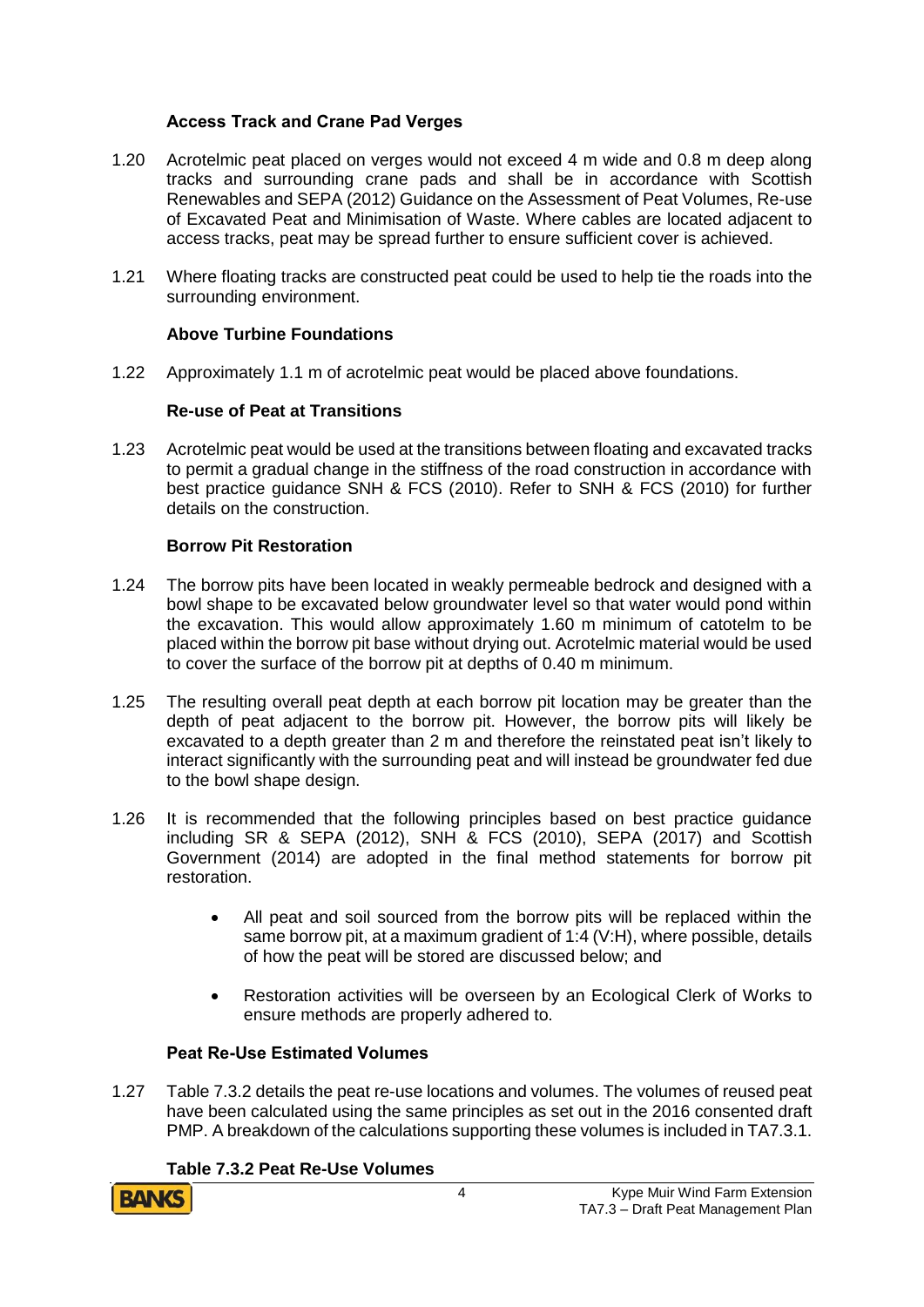| <b>Infrastructure Type</b>                                | <b>Volume of</b><br>acrotelmic<br>peat re-used<br>(m <sup>3</sup> ) | <b>Volume of</b><br>catotelmic peat<br>re-used $(m3)$ | <b>Total Peat Excavation Volume</b><br>(m3)                                                                                                                                           |
|-----------------------------------------------------------|---------------------------------------------------------------------|-------------------------------------------------------|---------------------------------------------------------------------------------------------------------------------------------------------------------------------------------------|
| New track verges<br>(includes floating<br>and excavated)  | 28,938                                                              |                                                       | Required to tie the access tracks<br>into the landscape and to<br>encourage vegetation re-growth in<br>keeping with the surrounding<br>habitat.                                       |
| Above turbine<br>foundations                              | 12,655                                                              |                                                       | Required to restore the natural<br>habitat and to encourage<br>vegetation re-growth in keeping<br>with the surrounding landscape.                                                     |
| Crane pad verges                                          | 4,320                                                               |                                                       | Required to tie the raised crane<br>pad sides into the landscape and<br>to encourage vegetation re-<br>growth in keeping with the<br>surrounding habitat.                             |
| At transitions from<br>floating road to<br>excavated road | 330                                                                 |                                                       | Required to create a gradual<br>change in stiffness of road<br>construction from floating road to<br>excavated road.                                                                  |
| Borrow pit<br>restoration                                 | 23,058                                                              | 92,234                                                | Used to reinstate borrow pit<br>profile to a comparative level with<br>gentle slopes which blend in with<br>the surrounding landscape. Also<br>to encourage vegetation re-<br>growth. |
| Total                                                     | 69,301                                                              | 92,234                                                |                                                                                                                                                                                       |
| <b>Balance</b>                                            | $-317$                                                              | 16,176                                                |                                                                                                                                                                                       |

# **PEAT BALANCE**

1.28 Table 7.3.3 shows the peat balance for Kype Muir Extension. Although it identifies some excess peat, it is expected that the actual excavated volume will be less than is shown in Table 7.3.1 as at this stage a worst case infrastructure layout has been assumed, i.e. all foundations and crane pads can accommodate the 220 m tip height turbines. Taking this into consideration it is expected that all of the excavated peat will be reused within the Development and no peat will be removed from site.

#### **Table 7.3.3 Peat Balance**

| <b>Use</b> | Acrotelmic Peat (m <sup>3</sup> ) | Catotelmic Peat (m <sup>3</sup> ) | Total $(m^3)$ |
|------------|-----------------------------------|-----------------------------------|---------------|
| Excavated  | 68,984                            | 108,409                           | 177,939       |
| Re-used    | 69,301                            | 92,234                            | 161,535       |
| Waste      | $-317$                            | 16,176                            | 15,858        |

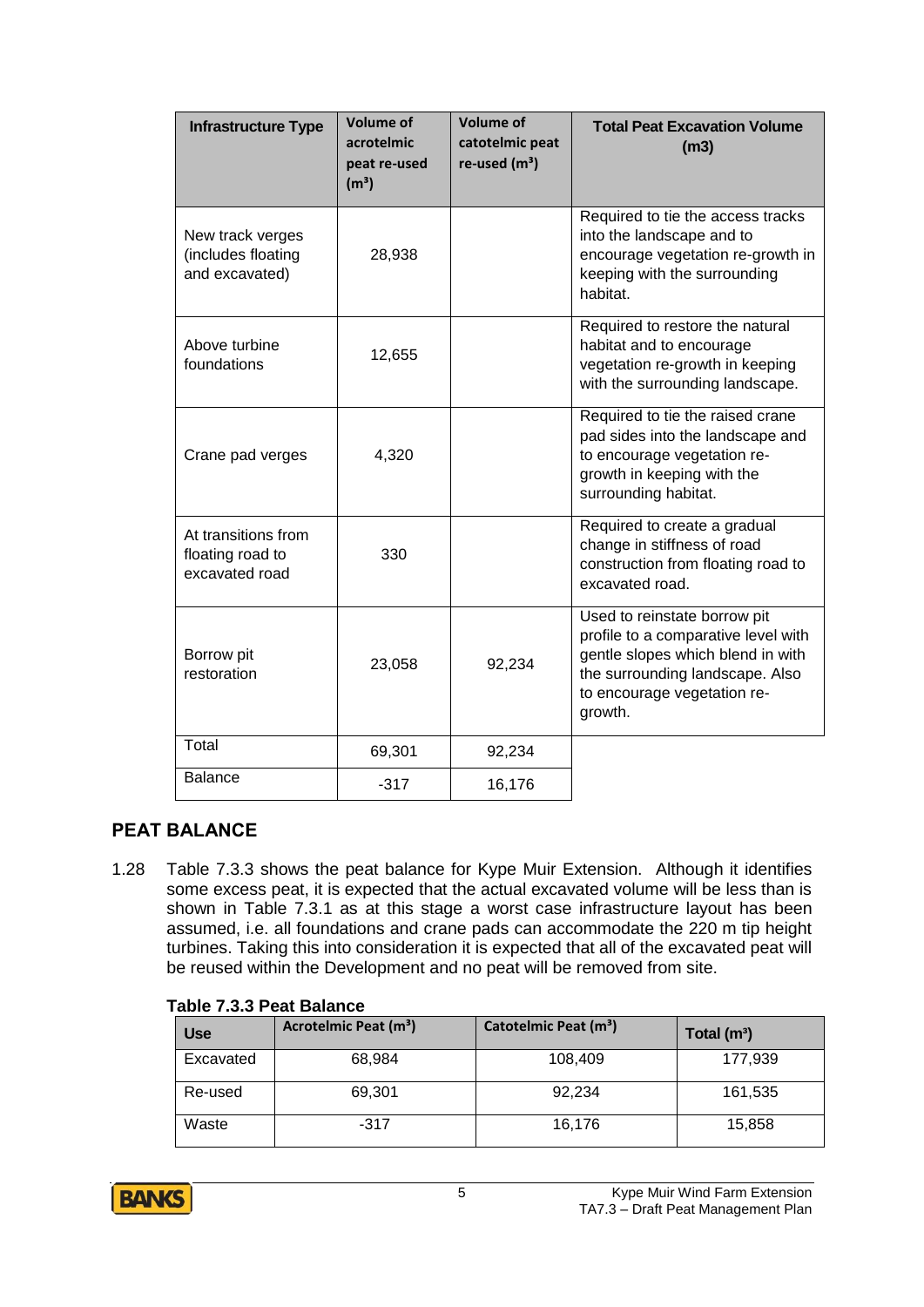# **PEAT HANDLING METHOD STATEMENT**

- 1.29 It will be necessary for the Peat Management Plan to detail precise methods and timing involved in handling, storing and reusing excavated peat materials. The final method statement will follow the principles detailed below, in accordance with the best practice guidance including SR & SEPA (2012), SNH & FCS (2010), SEPA (2017) and Scottish Government (2014).
	- The surface layer of peat and vegetation (acrotelm) would be stripped separately from the catotelmic peat;
	- Acrotelmic material would be stored separately from catotelmic material;
	- Careful handling is essential to retain any existing structure and integrity of the excavated materials and thereby maximise the potential for excavated material to be reused;
	- Less humified catotelmic peat (consolidated peat), which maintains its structure upon excavation, will be kept separate from highly humified amorphous peat;
	- Acrotelmic material would be replaced as intact as possible once construction is complete; and
	- To minimise handling and transportation of peat, acrotelmic and catotelmic peat would be replaced, as far as is reasonably practicable, in the location from which it was removed. Acrotelmic material must always be placed on the surface.

### **TEMPORARY PEAT STORAGE**

- 1.30 The Peat Management Plan will detail precise methods and timing involved in temporary storage, should this be required (the preference being that peat is placed at its end use location directly from it being excavated). The final method statement will follow the principles detailed below, in accordance with the best practice guidance including SR & SEPA (2012), SNH & FCS (2010), SEPA (2017) and Scottish Government (2014).
	- Temporary storage of peat will be minimised;
	- Suitable storage areas will be sited in areas avoiding watercourses, stability risk, groundwater dependent terrestrial ecosystems or other sensitive areas;
	- Reinstatement would, in all instances, be undertaken at the earliest opportunity to minimise storage of turves and other materials;
	- Timing the construction work, as much as possible, to avoid periods when peat materials are likely to be wetter;
	- Temporary storage and replacement of peat excavated from borrow pits will occur within the 'source' pit; and
	- Transport of peat with the Development site from excavation to temporary storage and restoration site will be minimised.